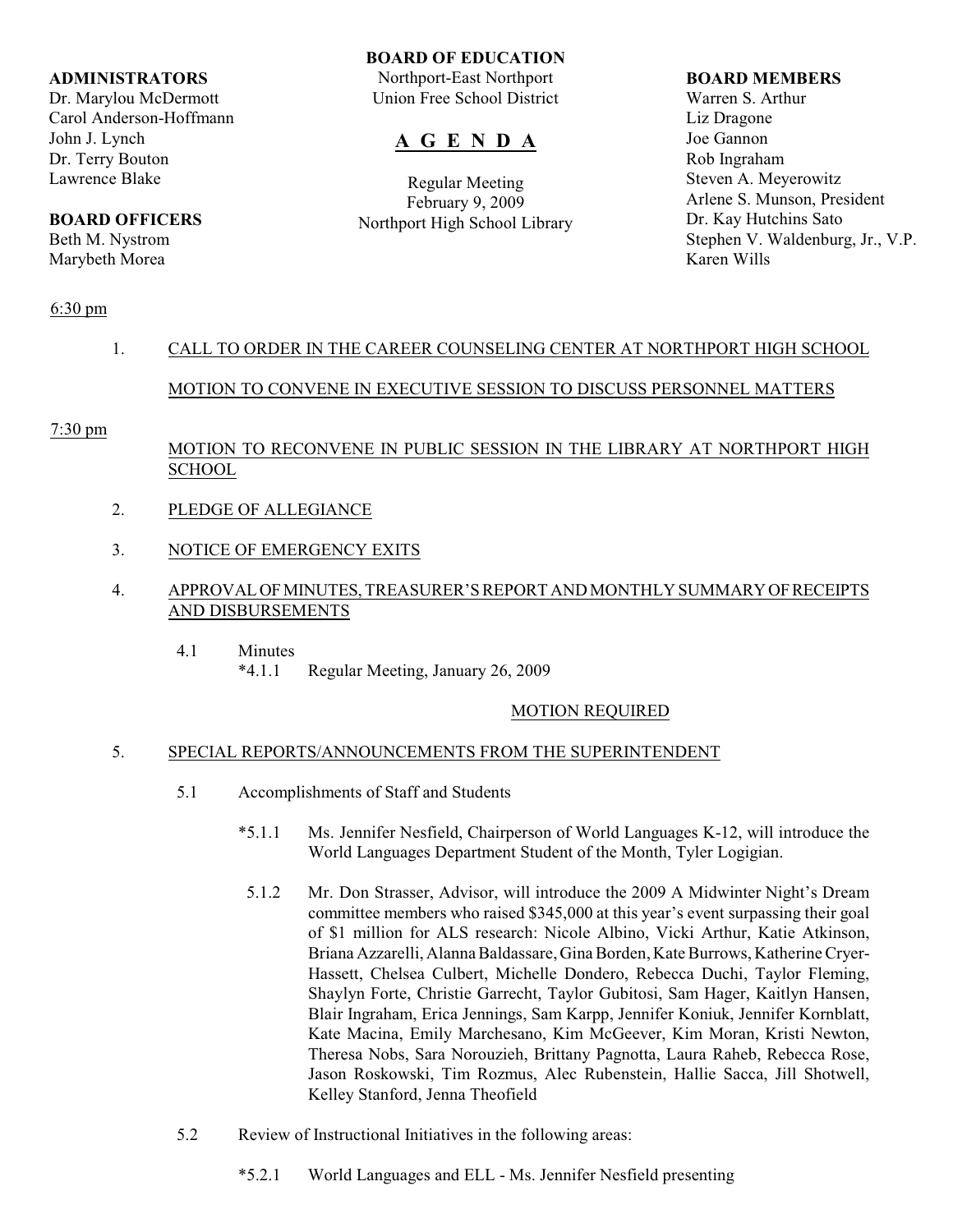- \*5.2.2 Art and Computer Education Mr. Peter Falotico presenting
- \*5.3 For Information: Upcoming Meetings

## 6. COMMUNICATIONS

*Please Note: This is the opportunity for persons who had written letters to the Board to speak to the Board regarding the issues raised in their communications. Speakers are asked to keep their comments brief, and to speak for no longer than 5 minutes.*

\*6.1 Email from Mr. Armand D'Accordo to members of the Board, received February 2, 2009, re: Audit Committee

## 7. PUBLIC PARTICIPATION

*Please Note: Community members are invited to share their questions, comments, or concerns with the school board. When speaking, citizens should state their name and address for the record and limit their presentation to 5 minutes. Where possible, the board will answer factual questions immediately. A written response may be provided when information is not available. If a response would involve discussion of board policy or decisions which might be of interest to citizens not present at the meeting, the board may place the item on a future meeting agenda*.

### 8. SUPERINTENDENT'S REPORT, GENERAL - FOR BOARD ACTION

8.1 Recommendation to approve the following Personnel Schedules:

| $*8.1.1$ | Schedule A | <b>Contractor</b> | Certified Staff                |
|----------|------------|-------------------|--------------------------------|
| $*8.1.2$ | Schedule B | $\sim 100$        | Non-Instructional Staff        |
| $*8.1.3$ | Schedule C | $\sim$ 100 $\mu$  | <b>Salary Transfers</b>        |
| $*8.1.4$ | Schedule D | $\sim$ $-$        | Extra Pay                      |
| $*8.1.5$ | Schedule J | $\sim 10$         | Committee on Special Education |

### MOTION REQUIRED

- 8.2 Recommendation to receive for a first reading the following textbooks:
	- 8.2.1 Algebra 2 and Trigonometry Advanced Alg/Trig Ann Xavier Gantert Grade 11 Amsco, 2009
	- 8.2.2 Mathematics Course 1 Math Bennett, et.al Grade 6 Holt, Rinehart and Winston 2008

## MOTION REQUIRED

- 8.3 Recommendation to receive for a second reading and adopting the following policies:
	- \*8.3.1 Policy #2220, *"Board Officers"* (new numbering system old numbers 9210 and 9220)
	- \*8.3.2 Policy #6410, *"Authorization to Sign Checks"*  (new numbering system old number 3360)

### MOTION REQUIRED